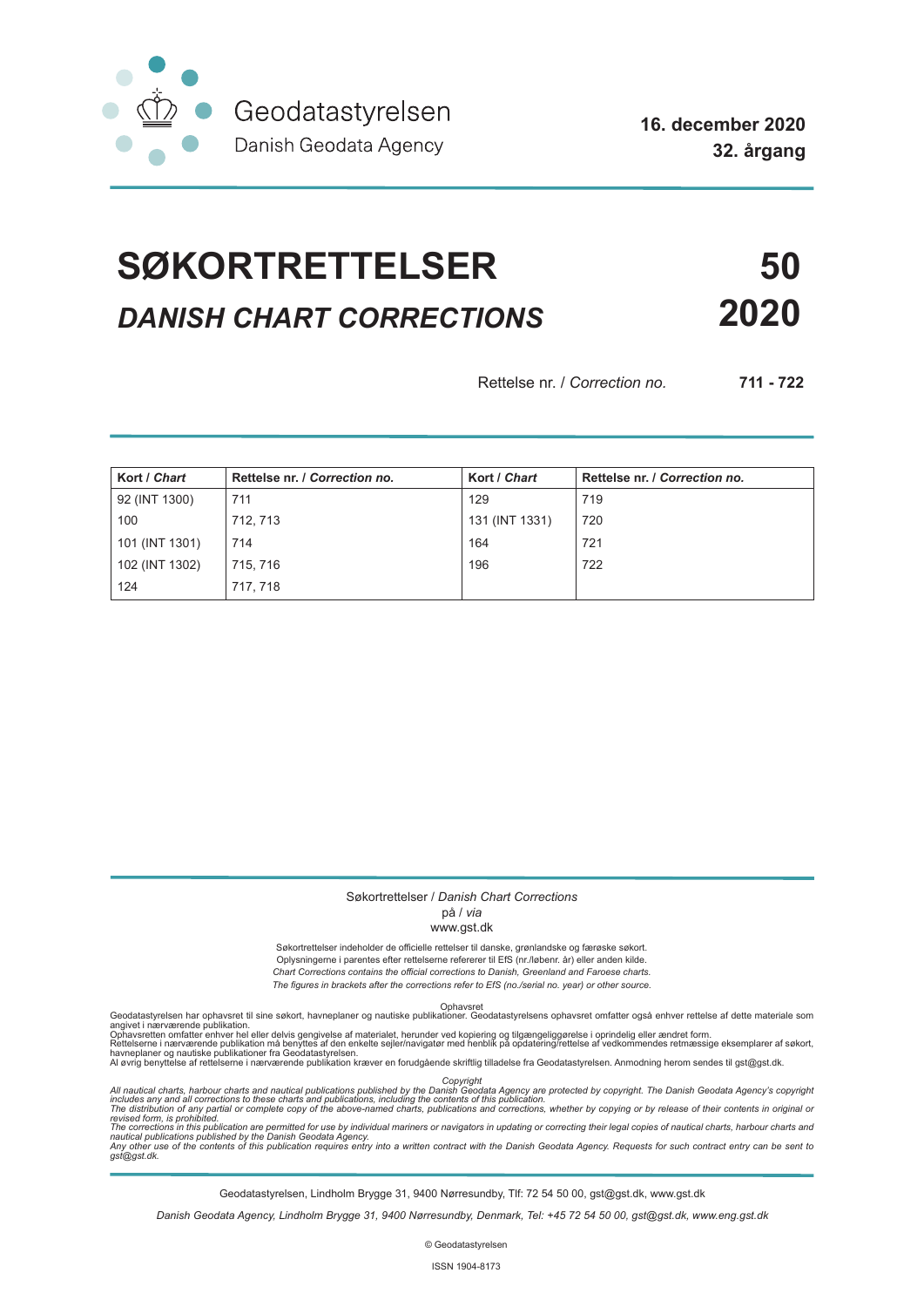| Rettelse nr. /<br><b>Correction no.</b> |                                          |                  |                               |
|-----------------------------------------|------------------------------------------|------------------|-------------------------------|
| Kort / Chart                            |                                          |                  |                               |
| 711                                     | Våre S                                   |                  |                               |
| 92 (INT 1300)                           | Ret fra / Amend from                     | FI. WRG          | 57°58,75'N 07°12,66'E         |
|                                         | til / to                                 | Oc.WRG.6s        |                               |
|                                         |                                          |                  | (EfS 19/62752 2020)           |
| 712                                     | <b>Anholt ENE</b>                        |                  |                               |
| 100                                     | Tilføj på 1) - 5) / Insert in 1) - 5)    | FI(5) Y.20s      | 1) 56°51,146'N 011°55,976'E   |
|                                         |                                          |                  | 2) 56°50,988'N 012°01,901'E   |
|                                         |                                          |                  | 3) 56°47,833'N 011°58,682'E   |
|                                         |                                          |                  |                               |
|                                         |                                          |                  | 4) 56°46, 137'N 012°02, 974'E |
|                                         |                                          |                  | 5) 56°42,990'N 011°59,788'E   |
|                                         |                                          |                  | (Ufs 836/15496 2020)          |
| 713                                     | Lysegrund N og Gilleleje N               |                  |                               |
| 100                                     | Tilføj på 1) - 6) / Insert in 1) - 6)    | Rec. $St. \odot$ | 1) 56°35,002'N 011°51,818'E   |
|                                         |                                          |                  | 2) 56°30,287'N 011°47,092'E   |
|                                         |                                          |                  | 3) 56°28,580'N 011°51,327'E   |
|                                         |                                          |                  | 4) 56°25,551'N 011°42,348'E   |
|                                         |                                          |                  |                               |
|                                         |                                          |                  | 5) 56°25,383'N 011°48,188'E   |
|                                         |                                          |                  | 6) 56°22,040'N 011°53,780'E   |
|                                         |                                          |                  | (50/866 2020)                 |
| 714                                     | <b>Anholt ENE</b>                        |                  |                               |
| 101 (INT 1301)                          | Tilføj på 1) - 4) / Insert in 1) - 4)    | FI(5) Y.20s      | 1) 56°51,146'N 011°55,976'E   |
|                                         |                                          |                  | 2) 56°50,988'N 012°01,901'E   |
|                                         |                                          |                  | 3) 56°47,833'N 011°58,682'E   |
|                                         |                                          |                  | 4) 56°46, 137'N 012°02, 974'E |
|                                         |                                          |                  |                               |
|                                         |                                          |                  | (Ufs 836/15496 2020)          |
| 715                                     | <b>Anholt ENE</b>                        |                  |                               |
| 102 (INT 1302)                          | Tilføj på 1) og 2) / Insert in 1) and 2) | FI(5) Y.20s      | 1) 56°46,137'N 012°02,974'E   |
|                                         |                                          |                  | 2) 56°42,990'N 011°59,788'E   |
|                                         |                                          |                  | (Ufs 836/15496 2020)          |
| 716                                     | Lysegrund N og Gilleleje N               |                  |                               |
| 102 (INT 1302)                          | Tilføj på 1) - 8) / Insert in 1) - 8)    | Rec. $St. \circ$ | 1) 56°35,002'N 011°51,818'E   |
|                                         |                                          |                  | 2) 56°30,287'N 011°47,092'E   |
|                                         |                                          |                  |                               |
|                                         |                                          |                  | 3) 56°28,580'N 011°51,327'E   |
|                                         |                                          |                  | 4) 56°25,551'N 011°42,348'E   |
|                                         |                                          |                  | 5) 56°25,383'N 011°48,188'E   |
|                                         |                                          |                  | 6) 56°22,040'N 011°53,780'E   |
|                                         |                                          |                  | 7) 56°08,888'N 012°14,386'E   |
|                                         |                                          |                  | 8) 56°08,078'N 012°15,290'E   |
|                                         |                                          |                  | (50/866 2020)                 |
|                                         |                                          |                  |                               |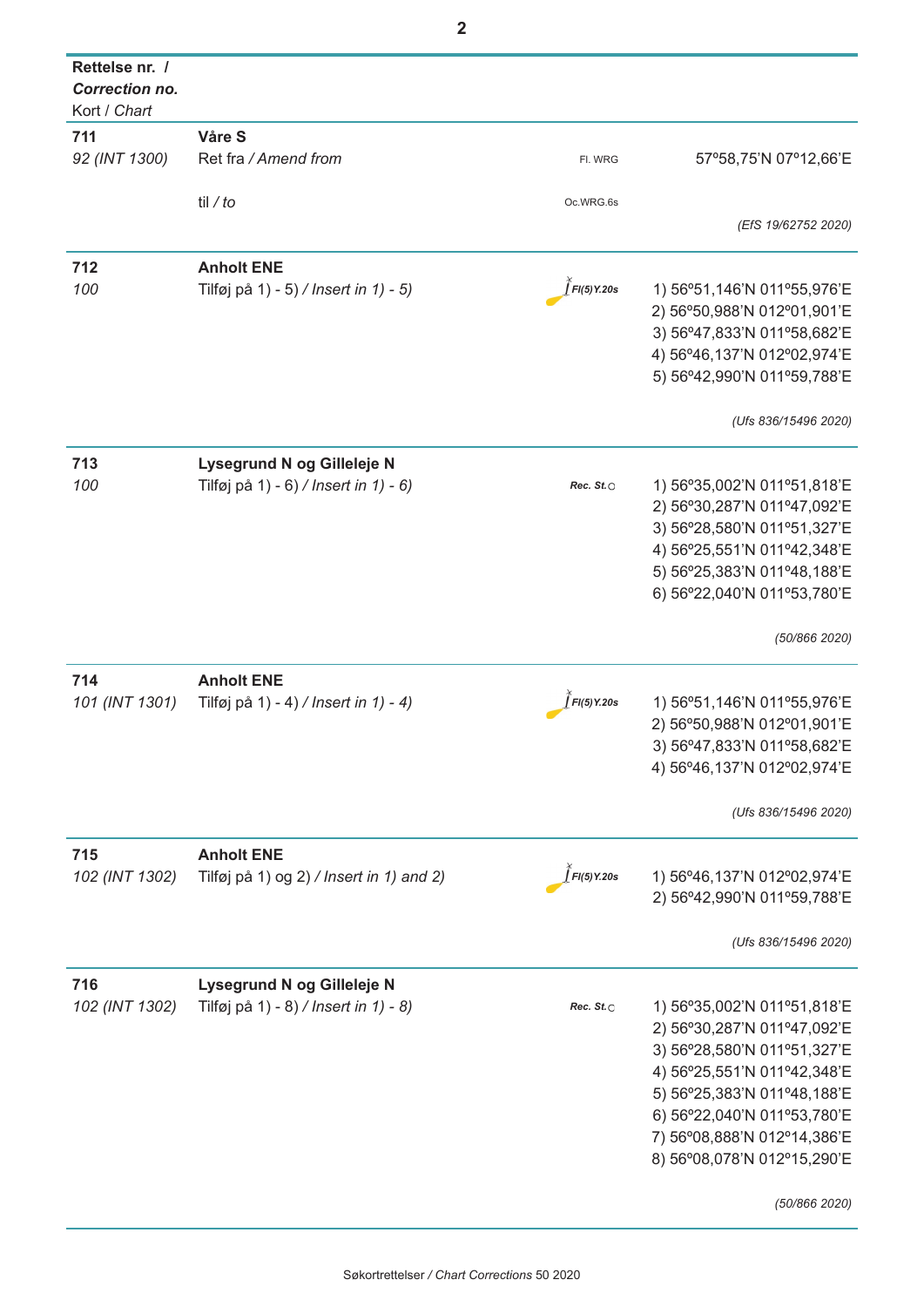| 717            | <b>Lysegrund N</b>                                                               |                    |                             |
|----------------|----------------------------------------------------------------------------------|--------------------|-----------------------------|
| 124            | Tilføj på 1) - 6) / Insert in 1) - 6)                                            | Rec. $St. \odot$   | 1) 56°35,002'N 011°51,818'E |
|                |                                                                                  |                    | 2) 56°30,287'N 011°47,092'E |
|                |                                                                                  |                    | 3) 56°28,580'N 011°51,327'E |
|                |                                                                                  |                    | 4) 56°25,551'N 011°42,348'E |
|                |                                                                                  |                    | 5) 56°25,383'N 011°48,188'E |
|                |                                                                                  |                    | 6) 56°22,040'N 011°53,780'E |
|                |                                                                                  |                    | (50/866 2020)               |
| 718            | <b>Anholt ENE</b>                                                                |                    |                             |
| 124            | Tilføj på 1) og 2) / Insert in 1) and 2)                                         | FI(5) Y.20s        | 1) 56°47,833'N 011°58,682'E |
|                |                                                                                  |                    | 2) 56°42,990'N 011°59,788'E |
|                |                                                                                  |                    | (Ufs 836/15496 2020)        |
| 719            | <b>Gilleleje NW</b>                                                              |                    |                             |
| 129            | Tilføj på 1) og 2) / Insert in 1) and 2)                                         | Rec. $St. \odot$   | 1) 56°08,888'N 012°14,386'E |
|                |                                                                                  |                    | 2) 56°08,078'N 012°15,290'E |
|                |                                                                                  |                    | (50/866 2020)               |
| 720            | <b>Gilleleje NW</b>                                                              |                    |                             |
| 131 (INT 1331) | Tilføj / Insert                                                                  | Rec. $St. \circ$   | 56°08,078'N 012°15,290'E    |
|                |                                                                                  |                    |                             |
|                |                                                                                  |                    | (50/866 2020)               |
| 721            | Karrebæksminde Havn                                                              |                    |                             |
| 164            | Erstat plan med medfølgende plan                                                 |                    |                             |
| Plan B         | Replace plan by accompanying plan                                                |                    |                             |
|                |                                                                                  |                    | (50/869 2020)               |
| 722            | <b>Femern Bælt S</b>                                                             |                    |                             |
| 196            | Korrektion / Correction<br>Ref.: Søkortrettelser / Chart Corrections 48/695 2020 |                    |                             |
|                | Tilføj / Insert                                                                  | .↓<br>↓FI(5) Y.20s | 54°33,11'N 011°18,71'E      |
|                |                                                                                  | <b>ODAS</b>        |                             |
|                |                                                                                  |                    | (NfS 40/2020)               |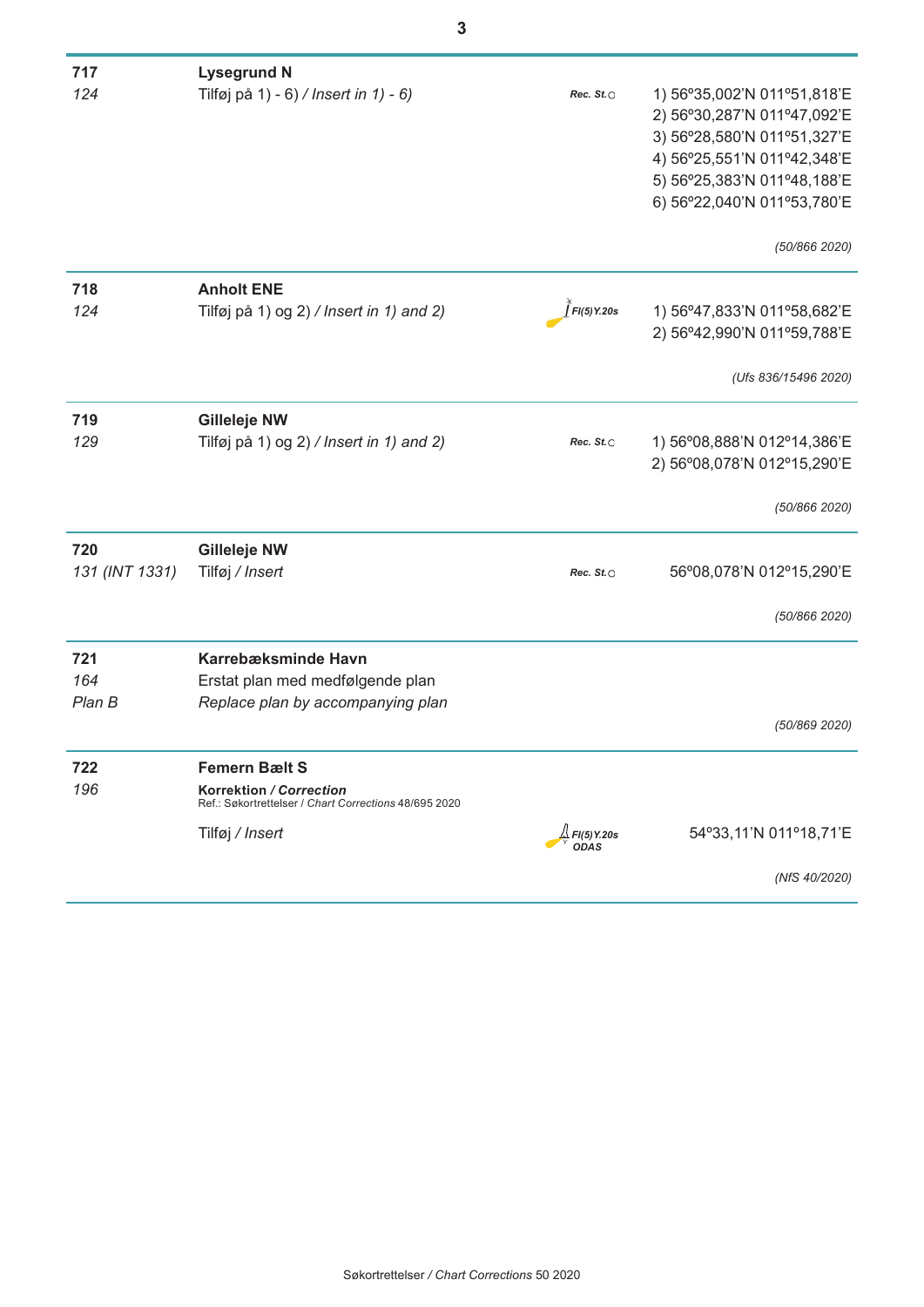#### **HAVNEOPLYSNINGER**

#### *www.danskehavnelods.dk*

#### **Helsingør Havn**

Anmærkning er tilføjet.

*(50/867 2020)*

## **Karrebæksminde Havn**

Anmærkning er udtaget. Plan er opdateret.

*(50/869 2020)*

**Stubbekøbing Havn**

Anmærkning er udtaget.

*(50/865 2020)*

**Østby Havn** Plan er opdateret.

*(GST, 14. december 2020)*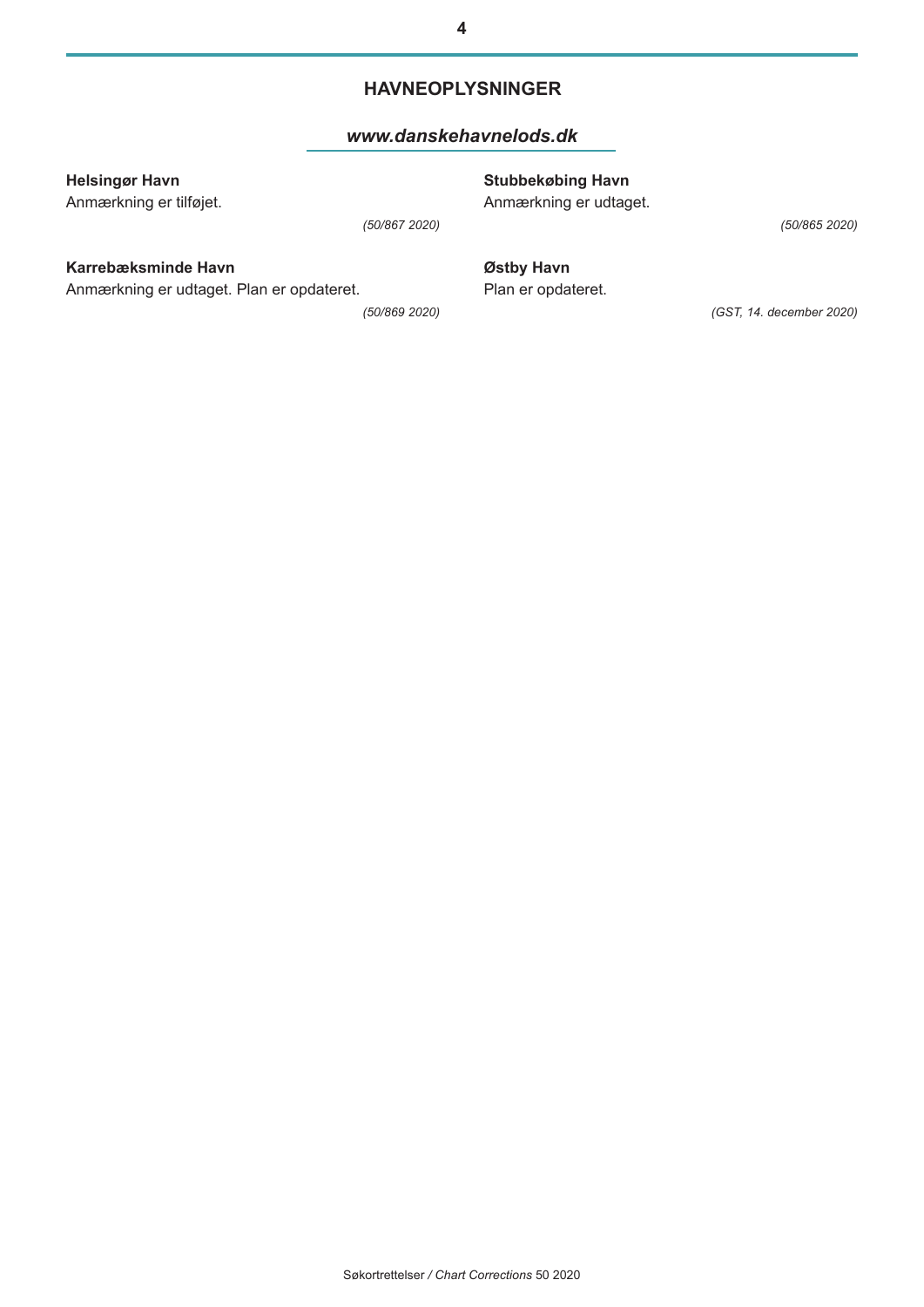# **5**

# **UDGIVELSER /** *PUBLICATIONS*

**Ny udgave udskudt /** *New edition postponed*

### **Kort /** *Chart* **Titel og bemærkninger /** *Title and remarks*

|            | Ref. Søkortrettelser / Chart Corrections 36 2020                        |  |
|------------|-------------------------------------------------------------------------|--|
| 93         | Nordsøen, Esbjerg - Hanstholm med offshore olie- og gasfelter           |  |
| (INT 1044) | Udgivelse af kortet er udskudt indtil medio januar 2021.                |  |
|            | Publication of the chart is postponed until the middle of January 2021. |  |